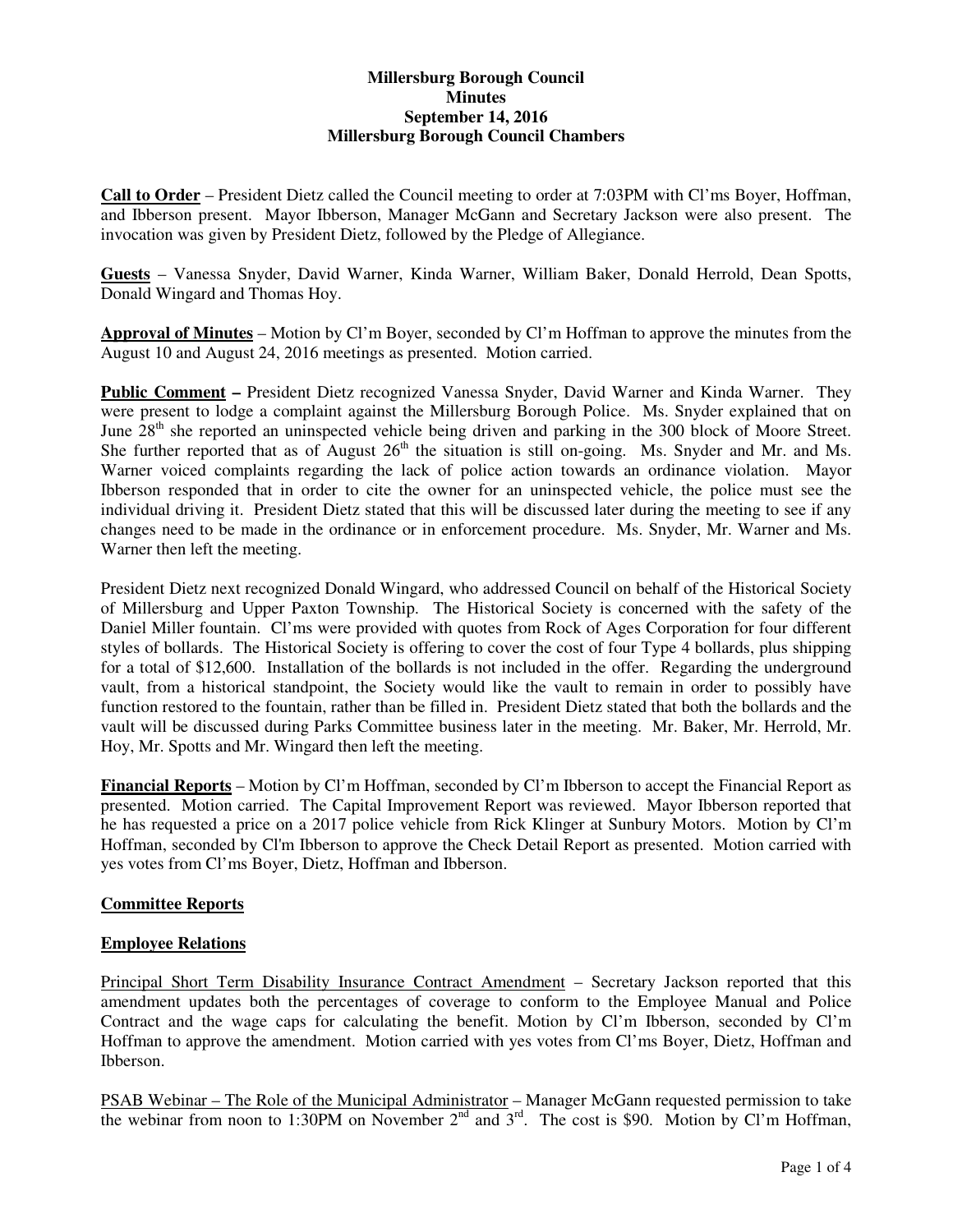seconded by Cl'm Boyer to approve the request as presented. Motion carried with yes votes from Cl'ms Boyer, Dietz, Hoffman and Ibberson.

PMHIC Renewal Meeting – Secretary Jackson requested permission to attend the semi-annual health insurance consortium meeting in Harrisburg on October 7th. Preliminary renewal rate information, an update on 2015 surplus distribution and 2016 claim fund performance will be presented. Motion by Cl'm Ibberson, seconded by Cl'm Hoffman to approve the request as presented. Motion carried.

### **Finance and Risk Management**

2017 Budget – Manager McGann suggested that the September and October Committee meetings be reserved for budget preparation.

President Dietz called an executive session for employee matters at 7:53PM. The meeting was called back into regular session at 8:15PM.

### **Parks and Recreation**

Daniel Miller Fountain Change Order – Cl'ms reviewed the Houck Services' quote for \$7,475 to install a six inch thick concrete liner inside the underground vault. This would allow the water and sewer to be reactivated. The expense could be paid for using remaining UDITO settlement funds. Motion by Cl'm Ibberson, seconded by Cl'm Hoffman to approve the quote and proceed as outlined. Motion carried with yes votes from Cl'ms Boyer, Dietz, Hoffman and Ibberson.

Daniel Miller Fountain Bollards - Motion by Cl'm Boyer, seconded by Cl'm Hoffman to accept the Historical Society's proposal and to adjust the transition line on the Type 4 bollard up by six inches (3'6" square, 2'round). Motion carried. There will be no chains. The Borough will place the order and pay the invoice and request reimbursement from the Historical Society. Council directed Manager McGann to prepare a letter to the Historical Society for Cl'm Boyer's signature accepting their offer and outlining the procedure.

Riverfront Park Update – Cl'm Boyer reported that the drainage pipes have been re-installed. The handrail at the steps north of the ferry landing has been repaired. Robert and Marilyn Cowan have offered to pay for paving blocks for underneath the swings in Riverfront Park, as an alternative to cement pads. The Borough would be responsible for installing the pavers. Motion by Cl'm Boyer, seconded by Cl'm Ibberson to accept the Cowan's offer. Motion carried. Council directed Manager McGann to prepare a letter to the Cowans for Cl'm Boyer's signature accepting their offer. Details on the pavers will be decided at a later date.

Event Update – Manager McGann reported that WQLV will not be holding the Cider Sippin' event at the MYO in October, but plans to hold the Wine Tasting and Cider Sippin' events next year.

#### **Property**

Truck Purchase – Cl'm Hoffman reported that the truck has been ordered from Ford through Sunbury Motors and a 10-12 week delivery time was quoted. Once delivered, the truck will be going to Martin Steel for the tool box work and Maxwell's Truck and Equipment for lights and plumbing work.

#### **Public Safety**

Chairman Ibberson had nothing to report.

Guests' Complaint – Discussion was held about the complaint, specifically Borough ordinance defines an abandoned vehicle. Council and Mayor agreed to discuss further in Committee to possibly create a more direct ordinance and to clear up language and address other vehicles in the existing ordinance.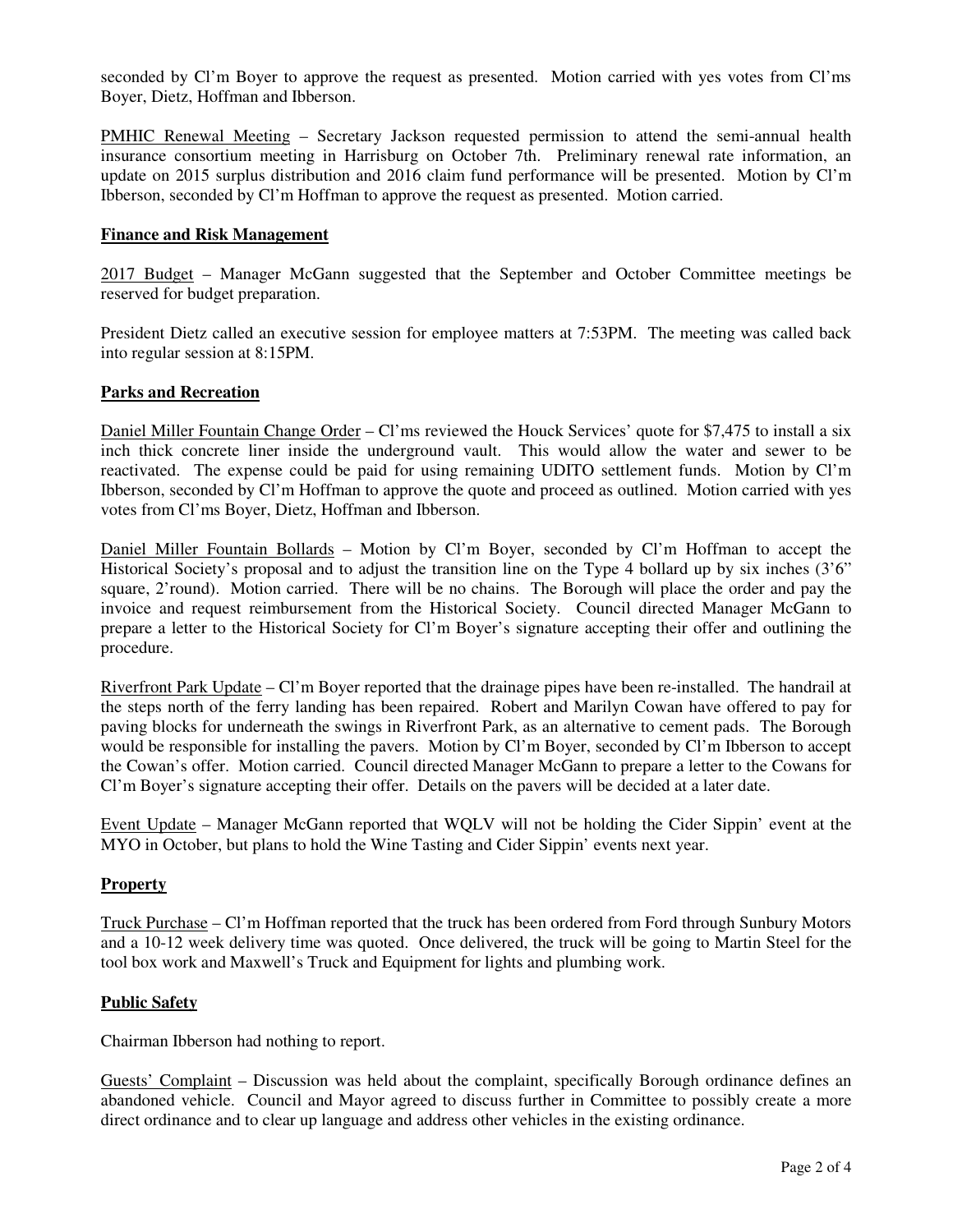Cl'm Hoffman relayed three comments he recently received regarding the Borough Police. A resident of Ridgewood Park questioned the decline in neighborhood patrols. President Dietz directed the Mayor to relay this to the officers. A streetlight was requested for an area in Ridgewood Park. A complaint was registered about a Halifax Borough officer visiting with a Borough Officer while both are on duty.

# **Streets**

Event Agreement – Halloween Window Painting Contest – The Blaine G. Walter VFW Post No. 5507 requests the use of Borough streets and Veterans Park on October  $17<sup>th</sup>$  from 11:00AM to 5:00PM for the annual window painting contest.

Event Agreement – Halloween Parade – The VFW Post requests the use of Market Square and various streets on October 19<sup>th</sup> from 7:00PM to 9:00PM for the annual Halloween parade. Manager McGann explained that the detour has been revised and recommended that Council waive any fees. Motion by Cl'm Ibberson seconded by Cl'm Hoffman to approve both agreements as presented. Motion carried. Mayor Ibberson reported that he was contacted by someone who would like to be the exclusive balloon vendor for the parade, using two or three individuals. They would pay the \$10 per individual vendor fee to the Borough and would like to offer \$125 to the VFW. Mayor Ibberson requested Council's permission for him to discuss this matter with Commander Stansfield and Council agreed.

Center Street Parking Issue - Family Practice Center – Council reviewed a proposal for parking on Center Street between West and Market Streets. It is proposed to have the first two spaces west of Market Street metered. The next two spaces would be reserved for Family Practice Center patients and FPC would be invoiced accordingly. The fifth space would remain handicapped parking and the final space would be metered. There would be a net loss of one metered space. Motion by Cl'm Boyer, seconded by Cl'm Ibberson to approve the proposal as presented, to remove the meter at the handicapped space in front of Millersburg Pharmacy on Market Street and to revise the Reserved Parking Sign Guidelines #8 to state that Council's discretion will be used to determine the number of spaces permitted. Motion carried.

**Economic Development –** President Dietz reported that he will be checking with the local businesses to gauge interest in a Shop Small program for the Saturday after Thanksgiving.

# **Mayor's Report**

Trick-or-Treat Date – Mayor Ibberson reported that Dauphin County is suggesting October  $27<sup>th</sup>$  for community Trick-or-Treat night and Council agreed; 6:00-8:00PM.

**Manager's Report –** Written report was distributed to Cl'ms. Manager McGann reported that he did a safety walk-through of the garage with positive results. The No Smoking issue was referred to Committee. Council approved the suggested leaf collection schedule of every Monday, Wednesday and Friday, throughout the Borough all days. Council directed Manager McGann to do a press release on leaf collection for the Sentinel and to add this information to the Borough's website. McGann will be closing out the Lykens Valley Rail Trail grant and will send a thank you letter to the Ned Smith Center for working on the project with us.

# **Unfinished Business**

Millersburg Fire Company Service Agreement – Manager McGann reported that the latest draft has had some language cleaned up and that it has been reviewed by Solicitor Kerwin. Mayor Ibberson instructed McGann to forward the revised document to Heather Alleman, Fire Company President, showing the Borough's revisions. Millage remains to be set and agreed upon.

BL Companies Invoice – Millersburg Ferry Boat Asso. – The Ferry Boat has forwarded an invoice for review. Motion by Cl'm Hoffman, seconded by Cl'm Boyer to approve sending the BL Companies invoice for \$98.47 to Dauphin County for payment through the Gaming Grant. Motion carried.